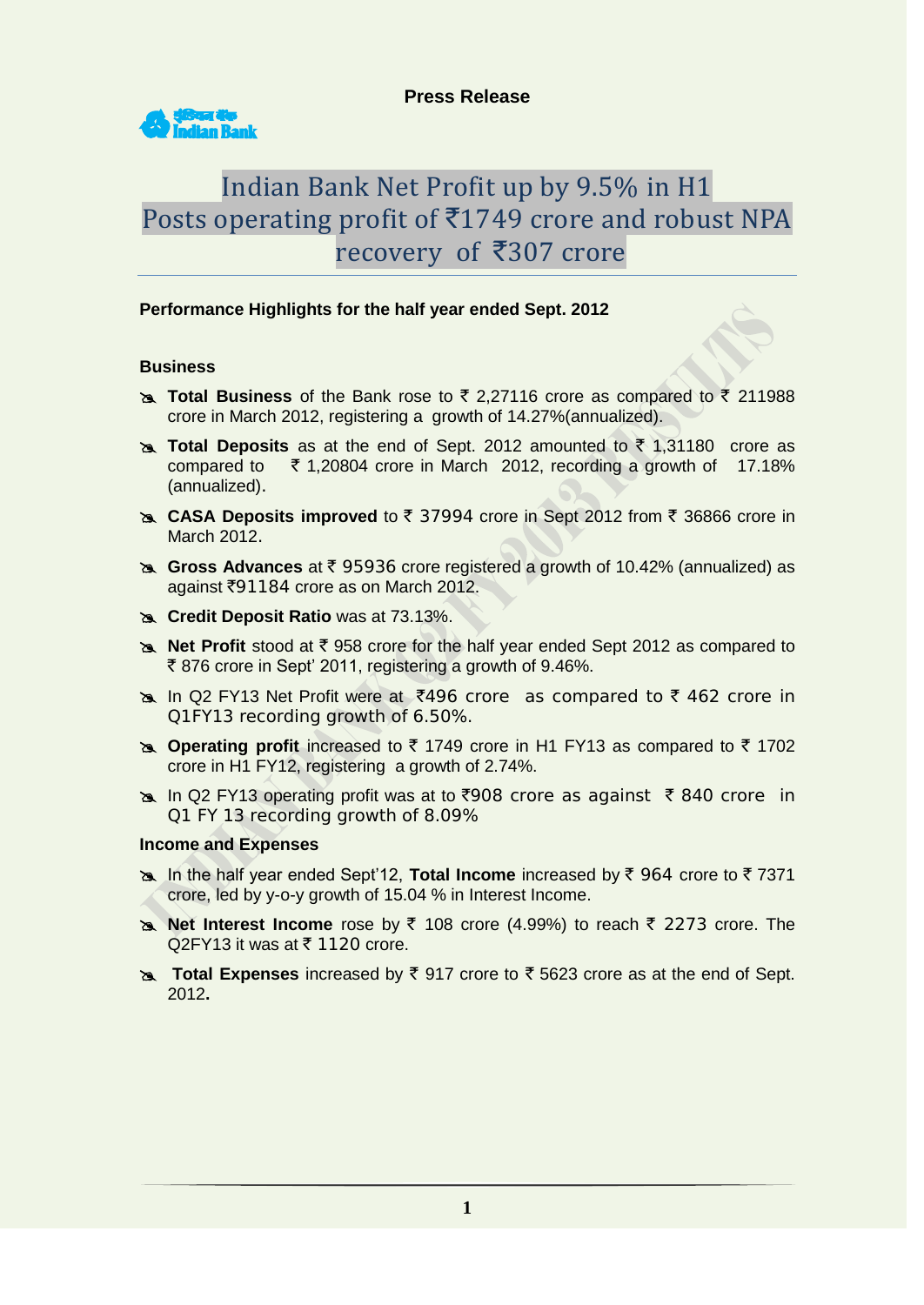## **Key Ratios**

- **Cost to Income Ratio for** the half year ended Sept'12 was at 38.87. Q2FY13was at 38.82%.
- **Net Interest Margin (NIM)** was at 3.21% as at H1 FY 13 and 3.12 in Q2 FY13 as against 3.30 in Q1FY13.
- **Return on Average Assets** stood at 1.30% as compared to 1.31% in March 2012. Q2 FY13 stood at 1.33% as compared to 1.27% in the previous quarter.
- **Net worth** improved to  $\bar{\tau}$  10606 crore from  $\bar{\tau}$  9637 crore in March 2012 and Q1FY13 was at  $\bar{\tau}$  10099 crore.
- **Earnings per Share (annualized)** was at ₹ 43.52 as compared to ₹41.88 as at  $|$ une 2012 and ₹ 39.57 as at end March 2012.
- **Book Value per Share** was higher at ₹237.47 as at end-Sept. 2012 from  $\overline{2225.68}$  as at June 2012 and  $\overline{2214.94}$  as on end-March 2012.
- **Capital Adequacy Ratio (Basel II)** was at 12.96% (Tier-I Capital: 10.71%; Tier-II Capital: 2.25%) for end-Sep 2012. If current half year profit is considered, CRAR improves to 14.03%.

# **Branch Network**

- As on Sept 30, 2012, the Bank's distribution network increased by 53 branches to 1999 branches comprising 534 Rural, 566 Semi Urban, 510 Urban and 389 Metropolitan branches, besides 32 Extension Counters,23 Satellite Offices and 56 Rural Banking Service Centres. These are complemented by 1295 ATMs, which include 362 offsite ATMs and 87 Biometric ATMs for extending 24x7 services to Self Help Groups.
- Bank has also opened 1425 Ultra Small Branches (USBs) in villages with population above 2000 covered through BC model under Financial Inclusion.
- Bank has 3 foreign branches at Singapore, Colombo & Jaffna in Sri Lanka.

## **Asset Quality**

- **Bank recorded a recovery of ₹ 307 crore in H1 FY13.**
- **Gross NPA to Gross Advances ratio** was at 2.06% from 2.03% as at end-March 2012.
- **Net NPA to Net Advances ratio** was at the same level as of March 2012 at 1.33%.
- **Provision Coverage Ratio** was at 70.97 % as against RBI's stipulation of 70%.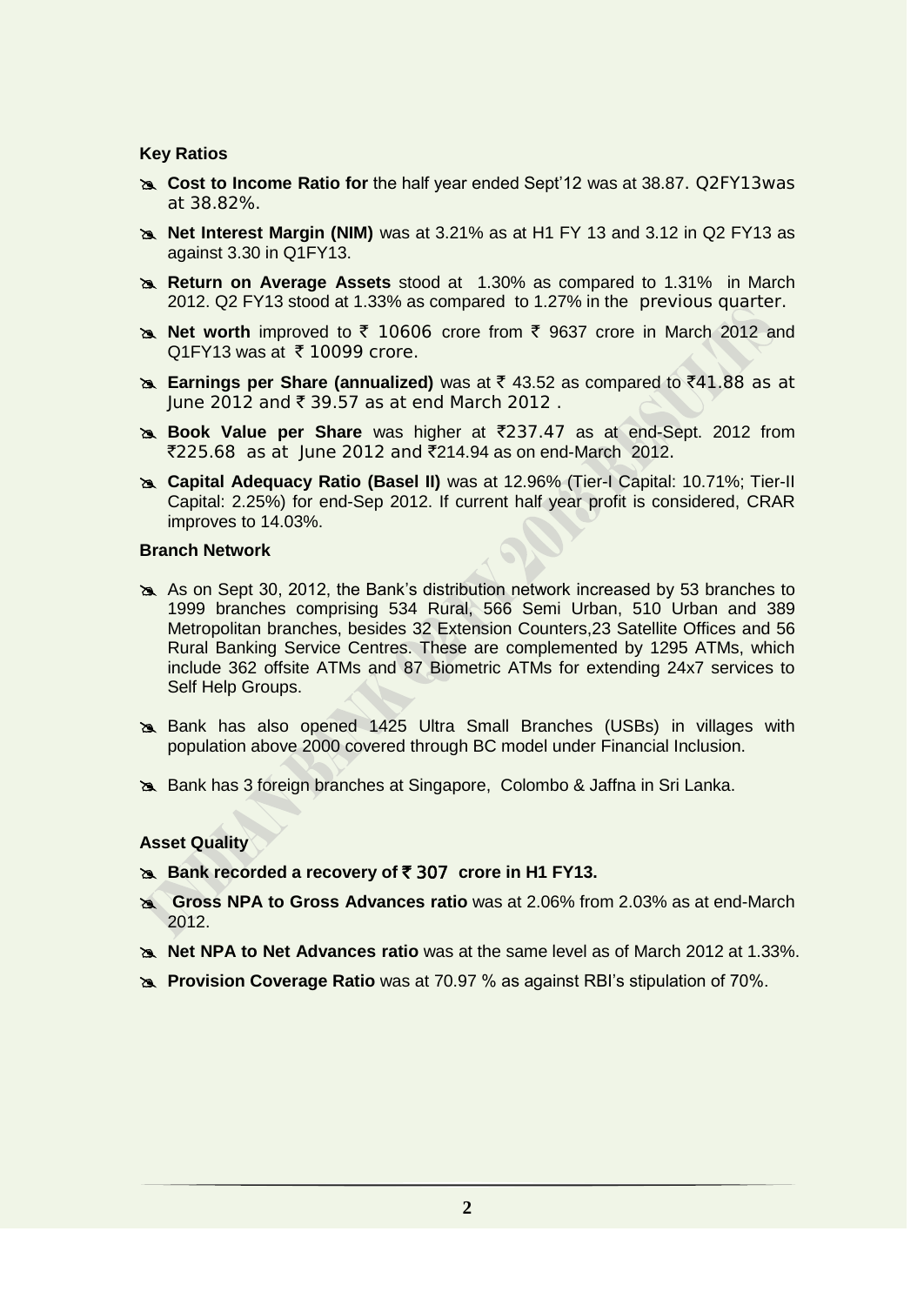# **Priority Sector**

- **EXALUATE:** Priority Sector advances grew by  $\bar{\xi}$  3181 crore to reach  $\bar{\xi}$ 33208 crore as on 30.09.2012.
- **Agriculture advances** registered a growth of 12.77% over March 2012 at ₹15060 crore.
- Under Special Agricultural Credit Plan- (SACP), upto September 2012, the Bank disbursed farm loans to the tune of  $\overline{6}754$  crore against annual target of  $\overline{6}10250$ crore.
- be Out of the above, ₹1418 crore were disbursed to 280531 new farmers.
- **3019.61** crore has been disbursed to 514298 small / marginal farmers which works out to 46.21 **%** of Direct Agricultural disbursements against RBI directive of minimum 40%.
- With the dual objective of enhancing credit flow to agriculture and strengthening our relationship with the farmers, our rural and semi urban branches are observing credit campaign both in Kharif and Rabi season. This year also we observed "INTENSIVE FARM CREDIT CAMPAIGN" from 18.06.2012 to 17.08.2012(extended up to 15.09.2012) coinciding with Kharif season.
- During the campaign period, our branches have disbursed Agriculture credit to the tune of  $\bar{\tau}$  3648.11 crore benefitting 456,461 farmers.

# **Financial Inclusion (FI)**

Under Financial Inclusion Plan, Indian Bank has been allotted with 1523 villages with population above 2000 for provision of banking services

- $\checkmark$  All the 1523 villages have been provided with banking services as on 30<sup>th</sup> September 2012 as below:
	- $\checkmark$  1425 villages through Smart card based Business Correspondent (BC) Model
	- $\checkmark$  53 villages through Brick and mortar branches /Banking Service Centres (BSCs)
	- $\checkmark$  45 villages through Mobile Branch/Van
- $\checkmark$  Of the 587 villages with population 1600-2000 allotted, 52 villages have been provided banking services through ICT based smart card enabled BC Model.
- $\checkmark$  Bank has established 1425 Ultra Small Branches (USB) in the villages with population above 2000 covered through BC Model under Financial Inclusion
- $\checkmark$  Bank has opened 9.85 lacs Basic Savings Bank Accounts in the FI implementing villages and issued smart cards to the account holders.
- $\checkmark$  Overdraft in SB NO frill accounts and General Credit Card (GCC) facilities also been provided to 3629 beneficiaries in the villages.
- $\checkmark$  In Union Territory of Puducherry, where the Bank is the SLBC Convenor, under Financial Inclusion Plan a total of 42 villages with population above 2000 and 25 villages with population 2000 and below have been provided with banking services. Thus, UT of Puducherry is the first State in the Country to have provided banking services to all the villages including villages with population below 2000.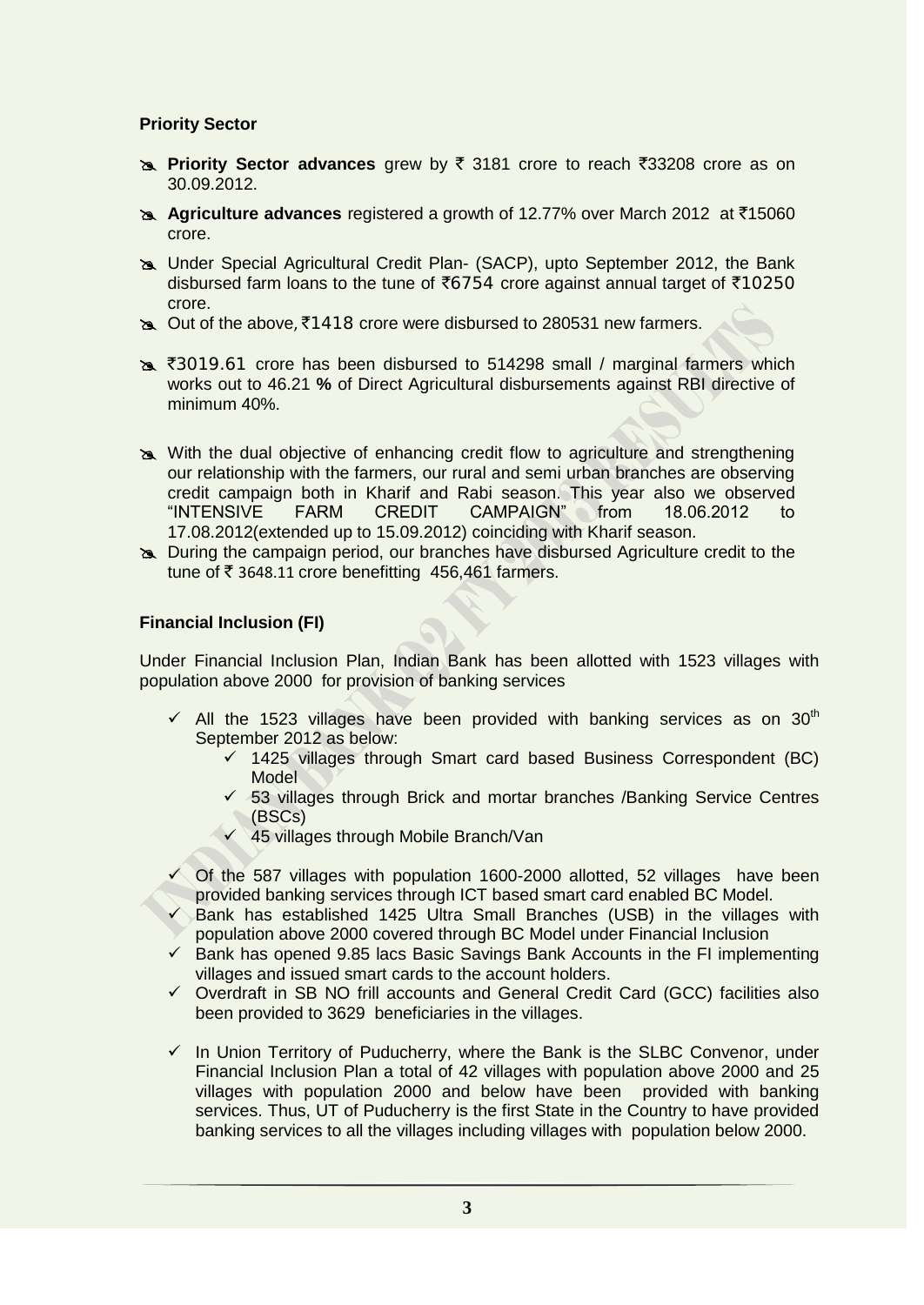- $\checkmark$  In the state of Tamil Nadu, Bank has been disbursing pension under Social Security Schemes (SSS) through Field Business Correspondents. Pension payment is made to 1.51 lakh beneficiaries in all the 986 villages with population above 2000 allotted to our Bank in the State.
- $\checkmark$  Opening of one account per family: Out of 12.58 lakh household to be covered in 1523 villages with population above 2000 , 10.92 lakh households are covered.
- $\checkmark$  Campaigns are being organised for providing one account per family in all the service area villages

# **Microfinance**

 $\geq$  Upto September 2012, the Bank has disbursed  $\bar{\tau}$  916.90 crore to 33991 SHGs. Outstanding under Micro Finance (SHGs) increased by  $\bar{\tau}$  55 crore to reach `2397.12 crore as of September 2012 registering a growth of 2.33%.

# **Microsate Branches:**

 As of September 2012, there are 45 Microsate branches (specialized branches for lending to SHGs).

 $\geq$  A total of  $\bar{\tau}$  316.98 crore covering 15661 SHGs have been disbursed by the Microsate branches during the year upto the month ended September 2012. Total outstanding advances of these Branches as at the month ended September 2012, is ₹835.75 crore covering 59600 SHGs.

# **Education Loan**

- $\checkmark$  Up to the month ended September 2012 exposure to educational loan portfolio increased by  $\bar{\xi}$  235 crore from September 2011 to reach  $\bar{\xi}$  3411.26 crore.
- $\checkmark$  During the quarter ended September 2012, the Bank disbursed a sum of  $\checkmark$ 337.36 crore as educational loans to 58351 students.
- $\checkmark$  The Bank is also implementing "Web based on-line education loan application system" to facilitate early disposal of applications. Up to the month ended September 2012, 117 students were given in-principle sanction amounting to  $\overline{3}369.37$  lakhs
- To support the National initiatives for skill development, our Banks' Board has accorded approval for implementation of **IBA Model Loan Scheme For Vocational Education and Training** and a detailed all Branch Circular has been issued on 30.06.2012. In order to let the students to avail maximum benefits for the revised scheme, an Educational & Vocational courses loan campaign was launched from 01.07.2012 to 31.07.2012.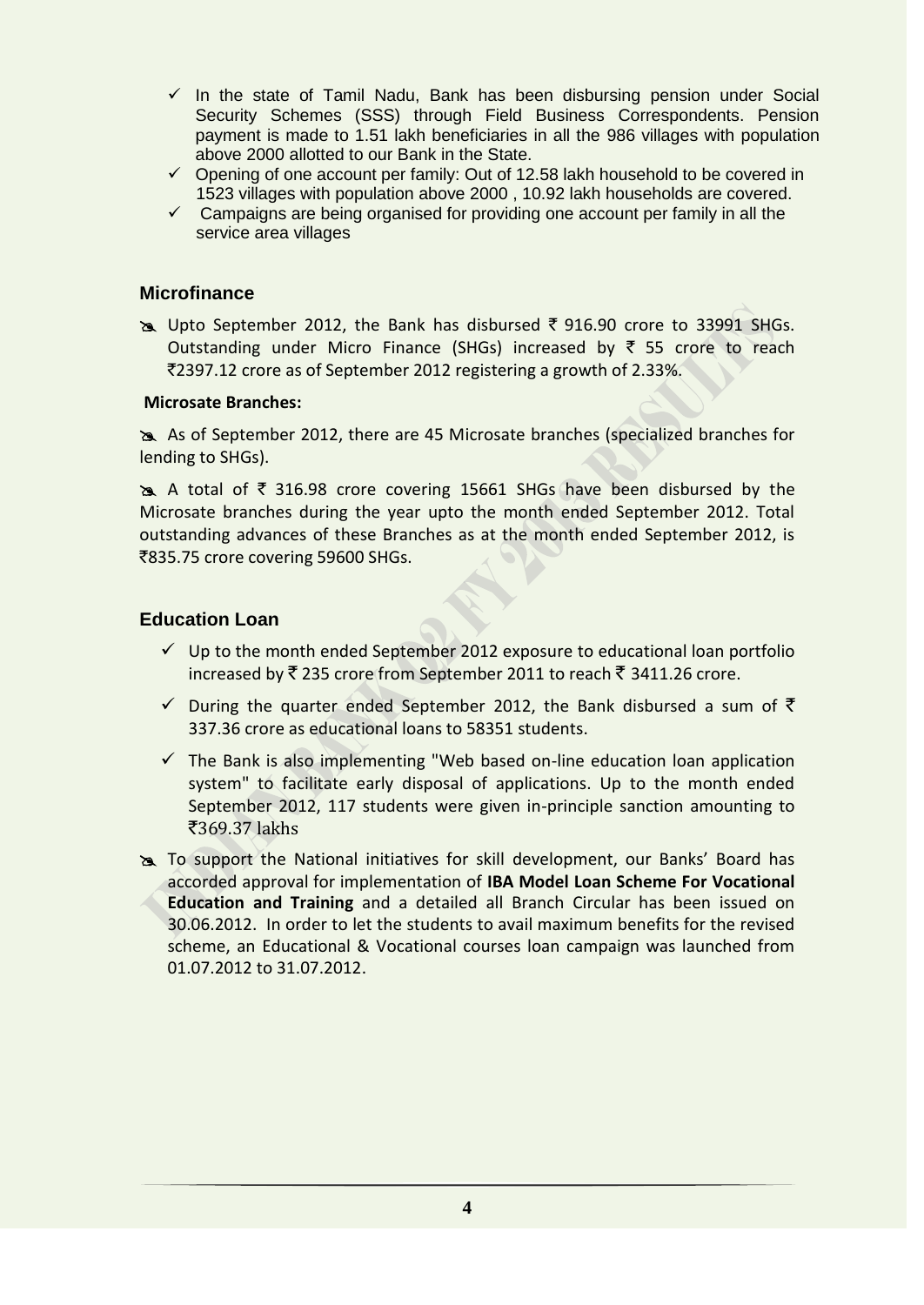## **Capacity Building Initiatives:**

As a step towards getting closer to the rural people, the bank has set up a Trust by name "Indian Bank Trust for Rural Development'' (IBTRD) for undertaking various developmental activities. Under the trust, the Bank has established Financial Literacy and Credit Counseling (FLCC) centers at Chittoor and Macilipatnam (Andhra Pradesh) Cuddalore, Dharmapuri, Kancheepuram, Krishnagiri, Namakkal, Salem, Thiruvannamalai, Thiruvallur, Villupuram and Vellore (Tamilandu), Kollam in Kerala and Puducherry. A total of 13622 individuals were provided financial counseling so far.

#### **Small & Medium Enterprises**

- **MSME portfolio** of the Bank grew by 16.69 per cent to ₹ 11853.15 crore as at end-Sept 2012.
- For focused attention of MSME portfolio, 73 SME specialized branches have been operationalised to provide single window services to MSME borrowers across the country**.**
- Bank has also established MSME CPUs at 9 key centers at Chennai, Mumbai, Kolkata, New Delhi, Ahmedabad, Bangalore, Pune, Coimbatore and Kancheepuram.
- Bank has approved cluster specific schemes for Textile Cluster in Bhilwara Region, Ceramic Cluster in Morvi Region, Leather Cluster in Bhiwandi Region and Fastener Cluster in Chandigarh Region, Rig cluster in Tiruchengode Region and Rice Mill cluster in Nellore Region.
- MoU arrangement with BAJAJ & TVS for financing their 3 wheelers to augment Micro Enterprises credit.

## **I.T. & Other Initiatives**

- Number of ATMs has increased to 1295 as on 30.09.2012 (including 362 offsite ATMs and 87 Biometric ATMs for extending 24x7 services to Self Help Groups (SHGs).
- Bank's customers can access more than 100500 ATMs across the country under the sharing arrangement.
- ATM card base has increased to 80.60 lakh from 73.98 lakh as on 31.03.2012.
- 1 Cash-in ATM is available at the e-Banking Lounge at Alwarpet. The second cash-in ATM is at Mohali Branch.

## **Other Initiatives**

- Indian Bank Prepaid Gift Card has been launched on 26.09.2012 " A Gift in Style" can be used for shopping and Online Purchases.
- Indian Bank Prepaid International Travel Card has been launched on 26.09.2012 - "Travel with delight.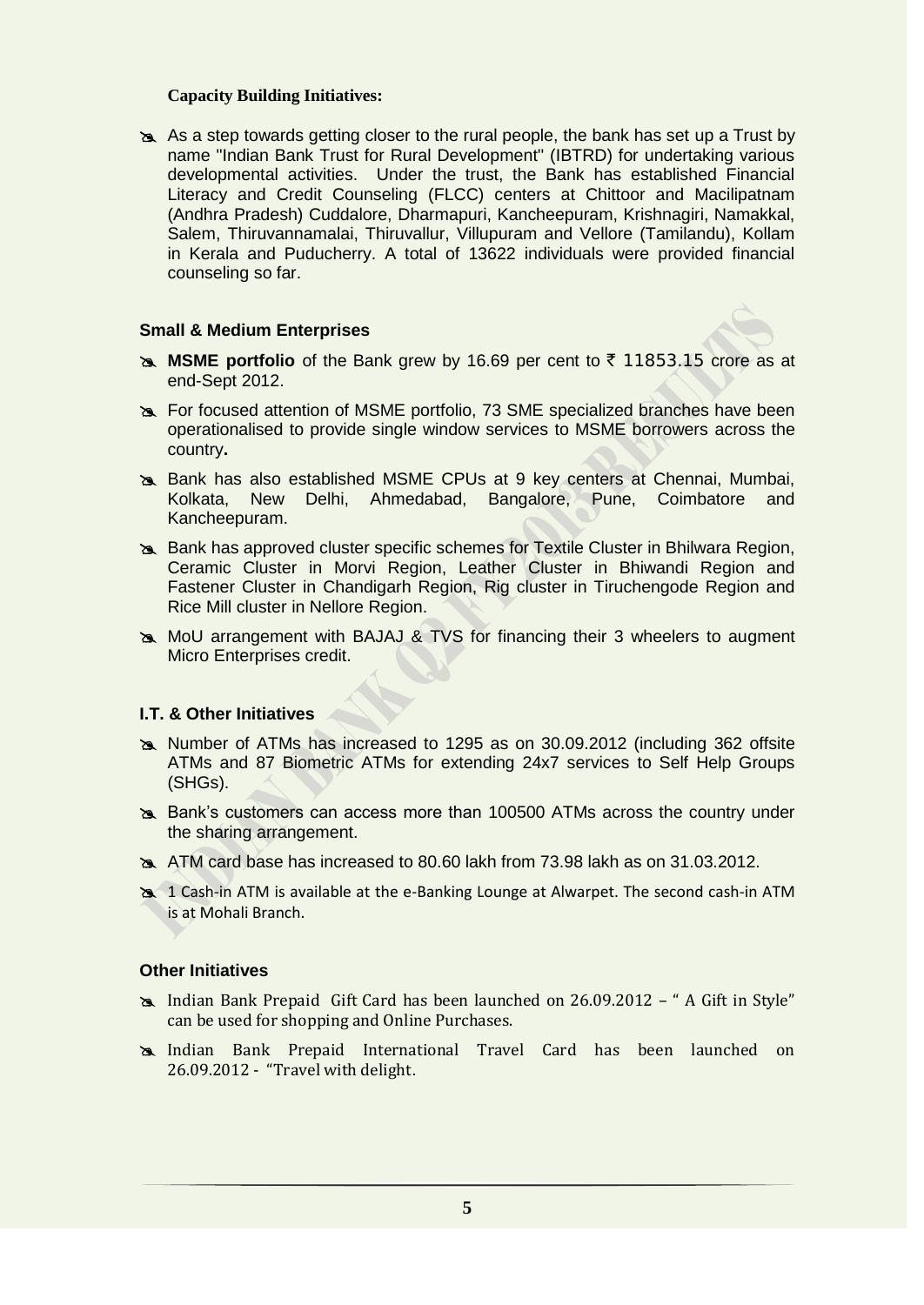- Merchant Payment Integration through E-Billing Solution(EBS) launched -Integrated with E-Billing Solutions Pvt. Ltd. for Online Merchant Transactions / Utility Payments through Net Banking facility covering 2775 billers / merchants.
- Electronic Term Deposit Account (e-TDA) Opening through Net Banking launched on 12.04.2012-Our customers having Net Banking facility can open Term Deposit Accounts (FD/STD/RIP/RD/VRD) electronically by instant debit to the accounts through Net Banking and an electronic receipt/ acknowledgement is provided to the customer providing the Deposit Account number opened.
	- Collection of Fees for Tamilnadu Public Service Commission for Grade IV is facilitated using Multiutility Module from 28.04.2012 to 30.05.2012.
	- $\triangleright$  The following Projects have been launched with regard to e-banking:
	- a) Collection of Andhra Pradesh State VAT/CST through e-Payment module is made operational.
	- b) Collection of Professional Taxes (PT) for Government of Maharashtra through e-Payment module.
	- c) e-Payment of TN Regional Transport Department-Payment module is made operational.
	- d) e-Payment of Centralised Orissa VAT/CST.
	- e) Interbank Mobile Payment Services(IMPS) via J2ME Mobile Banking facility
	- f) TamilNadu Electricity Bill(TNEB) payments through SMS Mode
- Ten cheque deposit machines have been provided on trial basis to Chennai north and south Zones. (five each).
- RuPay Card agreement signed with NPCI and Card issuance started.
- Launching of online fee payment facility for the students of University of Madras
- MoU Entered with National Small Industries Corporation (NSIC) to focus on MSME Segment

## **Awards in the recent past …**

- SKOCH Digital Inclusion Award 2012 for exemplary use of technology in Financial Inclusion - received from Shri. Nandan Nilekani, Chairman, Unique Identification Authority of India on 18th September 2012
- IBA Banking Technology Awards 2011 for best use of technology in Training and eLearning (2nd Runner up) – received from Shri N R Narayana Murthy Chairman, Emeritus Infosys Limited on 27th August 2012.
- The Sunday Standard FINWIZ Award 2012 by New Indian Express for QUICKEST TURNAROUND – received from Shri Anand Sharma, Hon'ble Union Minister for Commerce and Industries on 20th August 2012
- SKOCH Challenger Award 2012 Banking for outstanding contribution in providing banking services to the unreached villages through various Financial Inclusion initiatives – received from Shri Montek Singh Ahluwalia, Hon'ble Deputy Chariman, Planning Commission in the presense of Dr. C Rangarajan, Hon'ble Chairman, Economic Advisory Council to the Prime Minister on 27th March 2012.
- SKOCH Financial Inclusion Award-2012 for completion of 100% Financial Inclusion in UT of Puducherry – received from Dr. C Rangarajan, Hon'ble Chairman, Economic Advisory Council to the Prime Minister on 05th January 2012.